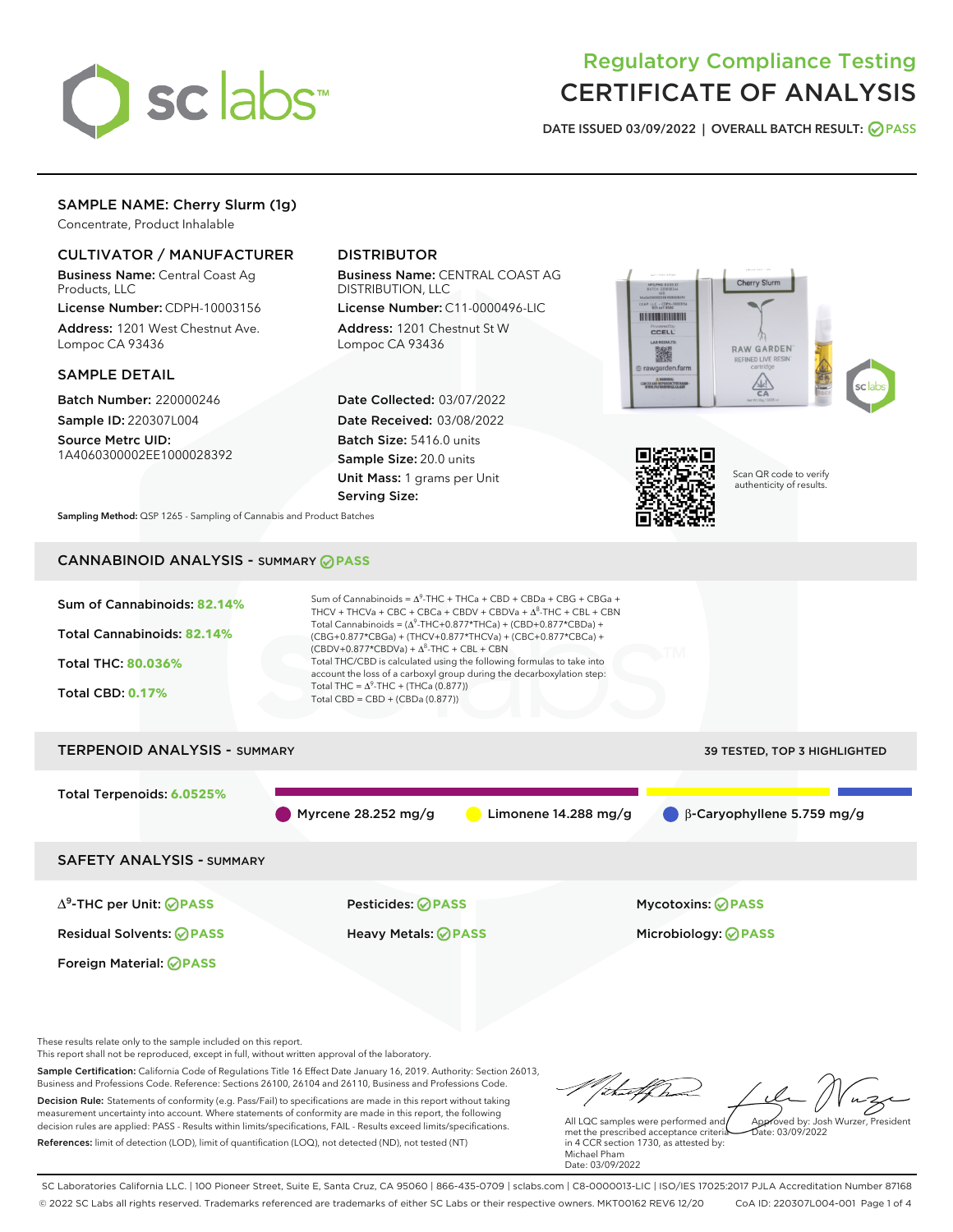



CHERRY SLURM (1G) | DATE ISSUED 03/09/2022 | OVERALL BATCH RESULT: @ PASS

#### CANNABINOID TEST RESULTS - 03/08/2022 2 PASS

Tested by high-performance liquid chromatography with diode-array detection (HPLC-DAD). **Method:** QSP 1157 - Analysis of Cannabinoids by HPLC-DAD

#### TOTAL CANNABINOIDS: **82.14%**

Total Cannabinoids (Total THC) + (Total CBD) + (Total CBG) + (Total THCV) + (Total CBC) +  $(Total CBDV) +  $\Delta^8$ -THC + CBL + CBN$ 

TOTAL THC: **80.036%** Total THC (Δ<sup>9</sup>-THC+0.877\*THCa)

TOTAL CBD: **0.17%**

Total CBD (CBD+0.877\*CBDa)

TOTAL CBG: 0.888% Total CBG (CBG+0.877\*CBGa)

TOTAL THCV: 0.35% Total THCV (THCV+0.877\*THCVa)

TOTAL CBC: ND Total CBC (CBC+0.877\*CBCa)

TOTAL CBDV: ND Total CBDV (CBDV+0.877\*CBDVa)

| <b>COMPOUND</b>            | LOD/LOQ<br>(mg/g) | <b>MEASUREMENT</b><br><b>UNCERTAINTY</b><br>(mg/g) | <b>RESULT</b><br>(mg/g) | <b>RESULT</b><br>(%) |
|----------------------------|-------------------|----------------------------------------------------|-------------------------|----------------------|
| $\Lambda^9$ -THC           | 0.06 / 0.26       | ±21.450                                            | 800.36                  | 80.036               |
| <b>CBG</b>                 | 0.06 / 0.19       | ±0.273                                             | 8.88                    | 0.888                |
| <b>CBN</b>                 | 0.1 / 0.3         | ±0.22                                              | 4.3                     | 0.43                 |
| <b>THCV</b>                | 0.1/0.2           | ±0.14                                              | 3.5                     | 0.35                 |
| $\Delta^8$ -THC            | 0.1/0.4           | ±0.17                                              | 2.7                     | 0.27                 |
| <b>CBD</b>                 | 0.07/0.29         | ±0.061                                             | 1.70                    | 0.170                |
| <b>THCa</b>                | 0.05/0.14         | N/A                                                | <b>ND</b>               | <b>ND</b>            |
| <b>THCVa</b>               | 0.07/0.20         | N/A                                                | <b>ND</b>               | <b>ND</b>            |
| <b>CBDa</b>                | 0.02/0.19         | N/A                                                | <b>ND</b>               | <b>ND</b>            |
| <b>CBDV</b>                | 0.04/0.15         | N/A                                                | <b>ND</b>               | <b>ND</b>            |
| <b>CBDVa</b>               | 0.03/0.53         | N/A                                                | <b>ND</b>               | <b>ND</b>            |
| <b>CBGa</b>                | 0.1 / 0.2         | N/A                                                | <b>ND</b>               | <b>ND</b>            |
| <b>CBL</b>                 | 0.06 / 0.24       | N/A                                                | <b>ND</b>               | <b>ND</b>            |
| <b>CBC</b>                 | 0.2 / 0.5         | N/A                                                | <b>ND</b>               | <b>ND</b>            |
| <b>CBCa</b>                | 0.07/0.28         | N/A                                                | <b>ND</b>               | <b>ND</b>            |
| <b>SUM OF CANNABINOIDS</b> |                   |                                                    | 821.4 mg/g              | 82.14%               |

#### **UNIT MASS: 1 grams per Unit**

| $\Delta^9$ -THC per Unit               | 1100 per-package limit | 800.36 mg/unit  | <b>PASS</b> |
|----------------------------------------|------------------------|-----------------|-------------|
| <b>Total THC per Unit</b>              |                        | 800.36 mg/unit  |             |
| <b>CBD</b> per Unit                    |                        | $1.70$ mg/unit  |             |
| <b>Total CBD per Unit</b>              |                        | $1.70$ mg/unit  |             |
| <b>Sum of Cannabinoids</b><br>per Unit |                        | 821.4 mg/unit   |             |
| <b>Total Cannabinoids</b><br>per Unit  |                        | $821.4$ mg/unit |             |

# COMPOUND LOD/LOQ (mg/g) MEASUREMENT UNCERTAINTY (mg/g) RESULT (mg/g) RESULT (%) Myrcene 0.008 / 0.025  $\pm 0.2825$  28.252 2.8252 Limonene 0.005 / 0.016 ± 0.1586 14.288 1.4288 β-Caryophyllene 0.004 / 0.012 ± 0.1595 5.759 0.5759  $β-Pinene$   $0.004 / 0.014$   $± 0.0210$  2.365 0.2365 Linalool 0.009/0.032  $\pm 0.0686$  2.319 0.2319 Terpinolene 0.008 / 0.026 ± 0.0310 1.950 0.1950 α-Pinene  $0.005 / 0.017$   $\pm 0.0117$  1.747 0.1747 α-Humulene  $0.009 / 0.029$   $± 0.0313$  1.251 0.1251 Fenchol 0.010 / 0.034 ± 0.0212 0.703 0.0703 Terpineol 0.009 / 0.031 ± 0.0203 0.425 0.0425 Camphene 0.005 / 0.015 ± 0.0026 0.289 0.0289 trans-β-Farnesene 0.008 / 0.025  $\pm$  0.0048 0.173 0.0173 β-Ocimene  $0.006$  /  $0.020$   $\pm 0.0042$  0.166 0.0166 Borneol 0.005/0.016 ±0.0040 0.123 0.0123 Nerolidol 0.006/0.019 ±0.0050 0.102 0.0102 α-Phellandrene 0.006 / 0.020 ± 0.0009 0.085 0.0085 α-Bisabolol  $0.008 / 0.026$   $± 0.0035$  0.085 0.0085  $\Delta^3$  $-0.005 / 0.018$   $\pm 0.0008$  0.071 0.0071 α-Terpinene  $0.005 / 0.017$   $± 0.0008$  0.069 0.0069  $γ$ -Terpinene  $0.006 / 0.018$   $± 0.0009$  0.065 0.0065 Valencene 0.009 / 0.030 ± 0.0035 0.065 0.0065 **Fenchone** 0.009/0.028  $\pm 0.0014$  0.061 0.0061 Eucalyptol 0.006/0.018 ±0.0008 0.040 0.0040  $Citronellol$  0.003/0.010  $\pm 0.0015$  0.040 0.0040 Geraniol 0.002 / 0.007  $\pm 0.0006$  0.017 0.0017 Sabinene  $0.004 / 0.014$   $\pm 0.0001$  0.015 0.0015 p-Cymene 0.005 / 0.016 N/A <LOQ <LOQ Sabinene Hydrate  $0.006 / 0.022$   $N/A$  <LOQ <LOQ Nerol 0.003 / 0.011 N/A <LOQ <LOQ Caryophyllene Oxide 0.010 / 0.033 N/A <LOQ <LOQ Guaiol  $0.009 / 0.030$   $N/A$  <LOQ  $\leq$ LOQ Isopulegol 0.005 / 0.016 N/A ND ND Camphor 0.006 / 0.019 N/A ND ND Isoborneol 0.004 / 0.012 N/A ND ND Menthol 0.008/0.025 N/A ND ND Pulegone 0.003/0.011 N/A ND ND Geranyl Acetate  $0.004 / 0.014$  N/A ND ND α-**Cedrene** 0.005/0.016 N/A ND ND

Cedrol 0.008 / 0.027 N/A ND ND TOTAL TERPENOIDS 60.525 mg/g 6.0525%

SC Laboratories California LLC. | 100 Pioneer Street, Suite E, Santa Cruz, CA 95060 | 866-435-0709 | sclabs.com | C8-0000013-LIC | ISO/IES 17025:2017 PJLA Accreditation Number 87168 © 2022 SC Labs all rights reserved. Trademarks referenced are trademarks of either SC Labs or their respective owners. MKT00162 REV6 12/20 CoA ID: 220307L004-001 Page 2 of 4

#### TERPENOID TEST RESULTS - 03/09/2022

Terpene analysis utilizing gas chromatography-flame ionization detection (GC-FID). **Method:** QSP 1192 - Analysis of Terpenoids by GC-FID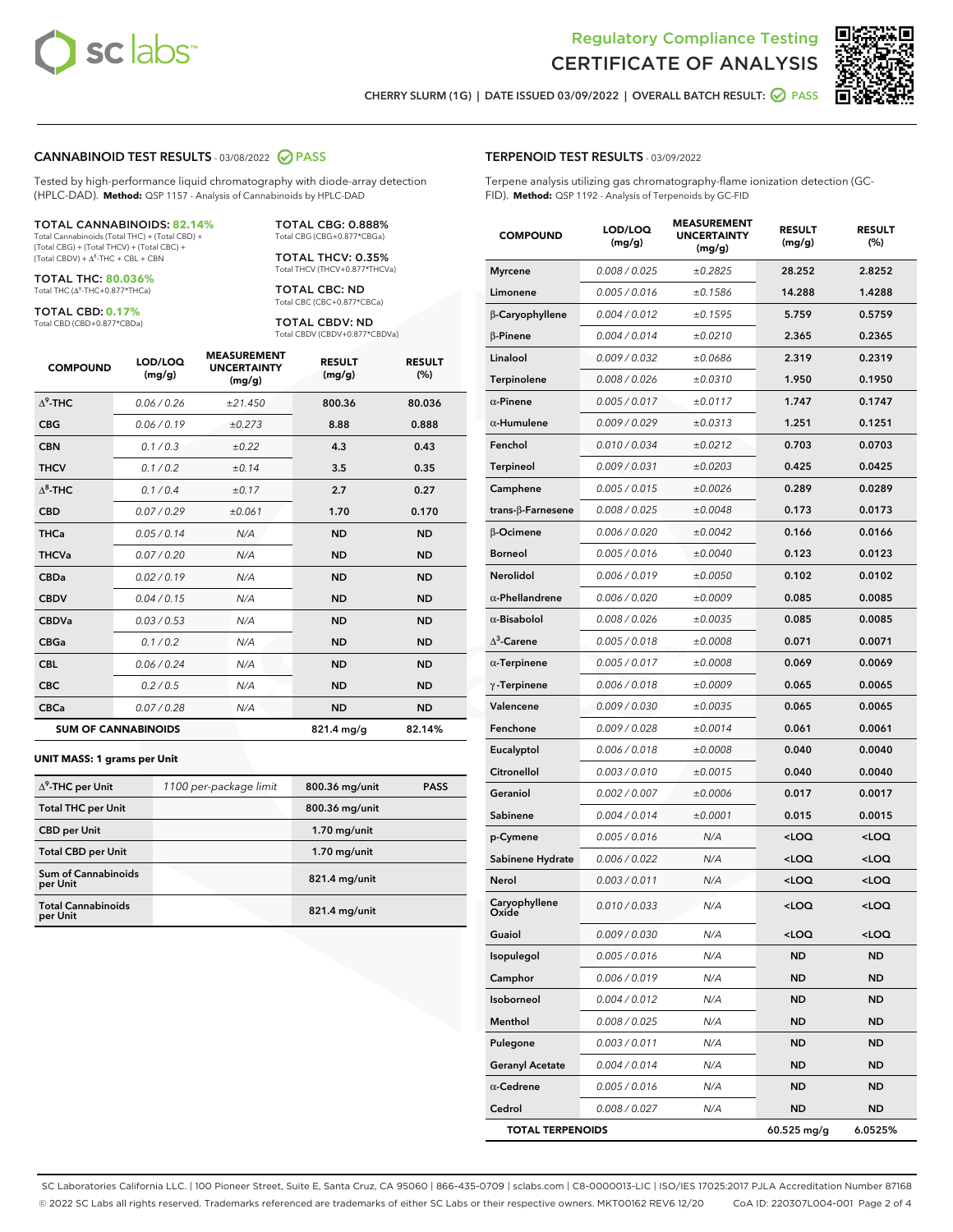



CHERRY SLURM (1G) | DATE ISSUED 03/09/2022 | OVERALL BATCH RESULT: O PASS

## CATEGORY 1 PESTICIDE TEST RESULTS - 03/09/2022 2 PASS

Pesticide and plant growth regulator analysis utilizing high-performance liquid chromatography-mass spectrometry (HPLC-MS) or gas chromatography-mass spectrometry (GC-MS). \*GC-MS utilized where indicated. **Method:** QSP 1212 - Analysis of Pesticides and Mycotoxins by LC-MS or QSP 1213 - Analysis of Pesticides by GC-MS

| <b>COMPOUND</b>             | LOD/LOQ<br>$(\mu g/g)$ | <b>ACTION</b><br><b>LIMIT</b><br>$(\mu g/g)$ | <b>MEASUREMENT</b><br><b>UNCERTAINTY</b><br>$(\mu g/g)$ | <b>RESULT</b><br>$(\mu g/g)$ | <b>RESULT</b> |
|-----------------------------|------------------------|----------------------------------------------|---------------------------------------------------------|------------------------------|---------------|
| Aldicarb                    | 0.03 / 0.08            | $\ge$ LOD                                    | N/A                                                     | <b>ND</b>                    | <b>PASS</b>   |
| Carbofuran                  | 0.02 / 0.05            | $>$ LOD                                      | N/A                                                     | <b>ND</b>                    | <b>PASS</b>   |
| Chlordane*                  | 0.03 / 0.08            | $\ge$ LOD                                    | N/A                                                     | <b>ND</b>                    | <b>PASS</b>   |
| Chlorfenapyr*               | 0.03/0.10              | $\ge$ LOD                                    | N/A                                                     | <b>ND</b>                    | <b>PASS</b>   |
| Chlorpyrifos                | 0.02/0.06              | $>$ LOD                                      | N/A                                                     | <b>ND</b>                    | <b>PASS</b>   |
| Coumaphos                   | 0.02 / 0.07            | $\ge$ LOD                                    | N/A                                                     | <b>ND</b>                    | <b>PASS</b>   |
| Daminozide                  | 0.02 / 0.07            | $\ge$ LOD                                    | N/A                                                     | <b>ND</b>                    | <b>PASS</b>   |
| <b>Dichlorvos</b><br>(DDVP) | 0.03/0.09              | $\ge$ LOD                                    | N/A                                                     | <b>ND</b>                    | <b>PASS</b>   |
| Dimethoate                  | 0.03 / 0.08            | $>$ LOD                                      | N/A                                                     | <b>ND</b>                    | <b>PASS</b>   |
| Ethoprophos                 | 0.03/0.10              | $>$ LOD                                      | N/A                                                     | <b>ND</b>                    | <b>PASS</b>   |
| Etofenprox                  | 0.02 / 0.06            | $\ge$ LOD                                    | N/A                                                     | <b>ND</b>                    | <b>PASS</b>   |
| Fenoxycarb                  | 0.03 / 0.08            | $\ge$ LOD                                    | N/A                                                     | <b>ND</b>                    | <b>PASS</b>   |
| Fipronil                    | 0.03 / 0.08            | $\ge$ LOD                                    | N/A                                                     | <b>ND</b>                    | <b>PASS</b>   |
| Imazalil                    | 0.02 / 0.06            | $\ge$ LOD                                    | N/A                                                     | <b>ND</b>                    | <b>PASS</b>   |
| <b>Methiocarb</b>           | 0.02 / 0.07            | $\ge$ LOD                                    | N/A                                                     | <b>ND</b>                    | <b>PASS</b>   |
| Parathion-methyl            | 0.03/0.10              | $>$ LOD                                      | N/A                                                     | <b>ND</b>                    | <b>PASS</b>   |
| <b>Mevinphos</b>            | 0.03/0.09              | $\ge$ LOD                                    | N/A                                                     | <b>ND</b>                    | <b>PASS</b>   |
| Paclobutrazol               | 0.02 / 0.05            | $\ge$ LOD                                    | N/A                                                     | <b>ND</b>                    | <b>PASS</b>   |
| Propoxur                    | 0.03/0.09              | $>$ LOD                                      | N/A                                                     | <b>ND</b>                    | <b>PASS</b>   |
| Spiroxamine                 | 0.03 / 0.08            | $\ge$ LOD                                    | N/A                                                     | <b>ND</b>                    | <b>PASS</b>   |
| Thiacloprid                 | 0.03/0.10              | $\ge$ LOD                                    | N/A                                                     | <b>ND</b>                    | <b>PASS</b>   |
|                             |                        |                                              |                                                         |                              |               |

# CATEGORY 2 PESTICIDE TEST RESULTS - 03/09/2022 2 PASS

| <b>COMPOUND</b>          | LOD/LOO<br>$(\mu g/g)$ | <b>ACTION</b><br><b>LIMIT</b><br>$(\mu g/g)$ | <b>MEASUREMENT</b><br><b>UNCERTAINTY</b><br>$(\mu g/g)$ | <b>RESULT</b><br>$(\mu g/g)$ | <b>RESULT</b> |
|--------------------------|------------------------|----------------------------------------------|---------------------------------------------------------|------------------------------|---------------|
| Abamectin                | 0.03/0.10              | 0.1                                          | N/A                                                     | <b>ND</b>                    | <b>PASS</b>   |
| Acephate                 | 0.02 / 0.07            | 0.1                                          | N/A                                                     | <b>ND</b>                    | <b>PASS</b>   |
| Acequinocyl              | 0.02/0.07              | 0.1                                          | N/A                                                     | <b>ND</b>                    | <b>PASS</b>   |
| Acetamiprid              | 0.02/0.05              | 0.1                                          | N/A                                                     | <b>ND</b>                    | <b>PASS</b>   |
| Azoxystrobin             | 0.02 / 0.07            | 0.1                                          | N/A                                                     | <b>ND</b>                    | <b>PASS</b>   |
| <b>Bifenazate</b>        | 0.01/0.04              | 0.1                                          | N/A                                                     | <b>ND</b>                    | <b>PASS</b>   |
| <b>Bifenthrin</b>        | 0.02/0.05              | 3                                            | N/A                                                     | <b>ND</b>                    | <b>PASS</b>   |
| <b>Boscalid</b>          | 0.03/0.09              | 0.1                                          | N/A                                                     | <b>ND</b>                    | <b>PASS</b>   |
| Captan                   | 0.19/0.57              | 0.7                                          | N/A                                                     | <b>ND</b>                    | <b>PASS</b>   |
| Carbaryl                 | 0.02/0.06              | 0.5                                          | N/A                                                     | <b>ND</b>                    | <b>PASS</b>   |
| Chlorantranilip-<br>role | 0.04/0.12              | 10                                           | N/A                                                     | <b>ND</b>                    | <b>PASS</b>   |
| Clofentezine             | 0.03/0.09              | 0.1                                          | N/A                                                     | <b>ND</b>                    | <b>PASS</b>   |

#### CATEGORY 2 PESTICIDE TEST RESULTS - 03/09/2022 continued

| <b>COMPOUND</b>               | LOD/LOQ<br>$(\mu g/g)$ | <b>ACTION</b><br><b>LIMIT</b><br>(µg/g) | <b>MEASUREMENT</b><br><b>UNCERTAINTY</b><br>(µg/g) | <b>RESULT</b><br>$(\mu g/g)$ | <b>RESULT</b> |
|-------------------------------|------------------------|-----------------------------------------|----------------------------------------------------|------------------------------|---------------|
| Cyfluthrin                    | 0.12 / 0.38            | $\overline{c}$                          | N/A                                                | <b>ND</b>                    | <b>PASS</b>   |
| Cypermethrin                  | 0.11/0.32              | 1                                       | N/A                                                | <b>ND</b>                    | <b>PASS</b>   |
| Diazinon                      | 0.02 / 0.05            | 0.1                                     | N/A                                                | <b>ND</b>                    | <b>PASS</b>   |
| Dimethomorph                  | 0.03 / 0.09            | $\overline{2}$                          | N/A                                                | <b>ND</b>                    | <b>PASS</b>   |
| Etoxazole                     | 0.02 / 0.06            | 0.1                                     | N/A                                                | <b>ND</b>                    | <b>PASS</b>   |
| Fenhexamid                    | 0.03 / 0.09            | 0.1                                     | N/A                                                | <b>ND</b>                    | <b>PASS</b>   |
| Fenpyroximate                 | 0.02 / 0.06            | 0.1                                     | N/A                                                | <b>ND</b>                    | <b>PASS</b>   |
| Flonicamid                    | 0.03 / 0.10            | 0.1                                     | N/A                                                | <b>ND</b>                    | <b>PASS</b>   |
| Fludioxonil                   | 0.03 / 0.10            | 0.1                                     | N/A                                                | <b>ND</b>                    | <b>PASS</b>   |
| Hexythiazox                   | 0.02 / 0.07            | 0.1                                     | N/A                                                | <b>ND</b>                    | <b>PASS</b>   |
| Imidacloprid                  | 0.04 / 0.11            | 5                                       | N/A                                                | <b>ND</b>                    | <b>PASS</b>   |
| Kresoxim-methyl               | 0.02 / 0.07            | 0.1                                     | N/A                                                | <b>ND</b>                    | <b>PASS</b>   |
| Malathion                     | 0.03 / 0.09            | 0.5                                     | N/A                                                | <b>ND</b>                    | <b>PASS</b>   |
| Metalaxyl                     | 0.02 / 0.07            | $\overline{c}$                          | N/A                                                | <b>ND</b>                    | <b>PASS</b>   |
| Methomyl                      | 0.03 / 0.10            | 1                                       | N/A                                                | <b>ND</b>                    | <b>PASS</b>   |
| Myclobutanil                  | 0.03 / 0.09            | 0.1                                     | N/A                                                | <b>ND</b>                    | <b>PASS</b>   |
| Naled                         | 0.02 / 0.07            | 0.1                                     | N/A                                                | <b>ND</b>                    | <b>PASS</b>   |
| Oxamyl                        | 0.04 / 0.11            | 0.5                                     | N/A                                                | <b>ND</b>                    | <b>PASS</b>   |
| Pentachloronitro-<br>benzene* | 0.03 / 0.09            | 0.1                                     | N/A                                                | <b>ND</b>                    | <b>PASS</b>   |
| Permethrin                    | 0.04/0.12              | 0.5                                     | N/A                                                | <b>ND</b>                    | <b>PASS</b>   |
| Phosmet                       | 0.03 / 0.10            | 0.1                                     | N/A                                                | <b>ND</b>                    | <b>PASS</b>   |
| Piperonyl<br><b>Butoxide</b>  | 0.02 / 0.07            | 3                                       | N/A                                                | <b>ND</b>                    | <b>PASS</b>   |
| Prallethrin                   | 0.03 / 0.08            | 0.1                                     | N/A                                                | <b>ND</b>                    | <b>PASS</b>   |
| Propiconazole                 | 0.02 / 0.07            | 0.1                                     | N/A                                                | <b>ND</b>                    | <b>PASS</b>   |
| Pyrethrins                    | 0.04 / 0.12            | 0.5                                     | N/A                                                | <b>ND</b>                    | <b>PASS</b>   |
| Pyridaben                     | 0.02 / 0.07            | 0.1                                     | N/A                                                | <b>ND</b>                    | <b>PASS</b>   |
| Spinetoram                    | 0.02 / 0.07            | 0.1                                     | N/A                                                | <b>ND</b>                    | <b>PASS</b>   |
| Spinosad                      | 0.02 / 0.07            | 0.1                                     | N/A                                                | <b>ND</b>                    | <b>PASS</b>   |
| Spiromesifen                  | 0.02 / 0.05            | 0.1                                     | N/A                                                | ND                           | PASS          |
| Spirotetramat                 | 0.02 / 0.06            | 0.1                                     | N/A                                                | <b>ND</b>                    | <b>PASS</b>   |
| Tebuconazole                  | 0.02 / 0.07            | 0.1                                     | N/A                                                | <b>ND</b>                    | <b>PASS</b>   |
| Thiamethoxam                  | 0.03 / 0.10            | 5                                       | N/A                                                | <b>ND</b>                    | <b>PASS</b>   |
| Trifloxystrobin               | 0.03 / 0.08            | 0.1                                     | N/A                                                | <b>ND</b>                    | <b>PASS</b>   |

SC Laboratories California LLC. | 100 Pioneer Street, Suite E, Santa Cruz, CA 95060 | 866-435-0709 | sclabs.com | C8-0000013-LIC | ISO/IES 17025:2017 PJLA Accreditation Number 87168 © 2022 SC Labs all rights reserved. Trademarks referenced are trademarks of either SC Labs or their respective owners. MKT00162 REV6 12/20 CoA ID: 220307L004-001 Page 3 of 4